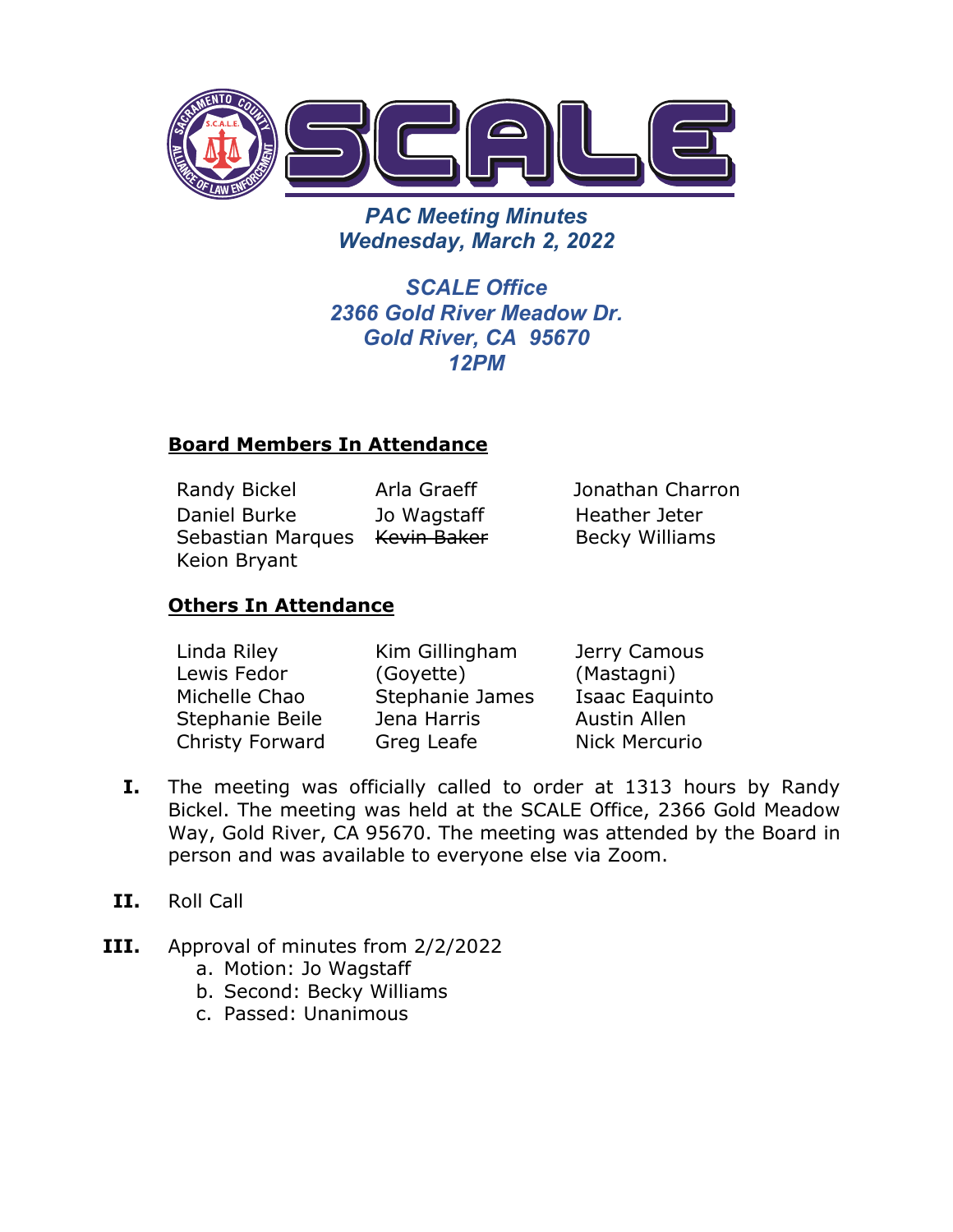## **IV. Treasurer's Report**

#### **Note: This was read into the minutes during the Board Meeting. Accounts (2/28/2022)**

|                         | 399,660.19   |
|-------------------------|--------------|
|                         | 2,255.02     |
|                         | 1,931.53     |
|                         | 201,394.63   |
|                         | 14,801.22    |
| Legal Defense Fund 3903 |              |
|                         | 89,764.44    |
|                         | <b>Total</b> |

**Fidelity (2/28/2022) 265,723.36**

# **Total Cash and Investments 665,383.55**

Motion: Becky Williams Second: Jonathan Charron Passed: Unanimous

#### **V. Old Business**

A. 2022 Primary Elections Forum

a. The DA Candidate Forum was held with both Thien Ho and Alana Mathews participating.

A motion was made to endorse Thein Ho in the Sacramento DA race.

Motion: Jo Wagstaff

Second: Dan Burke

Passed: Unanimous

A motion was made to contribute \$4900 to Thein Ho for DA campaign.

Motion: Jo Wagstaff Second: Dan Burke Passed: Unanimous

> Discussion was had about the maximum contribution for a DA candidate and this was established to be \$4900. The original motion was for the maximum contribution, but was amended to \$4900 once that value was established.

### **VI. New Business**